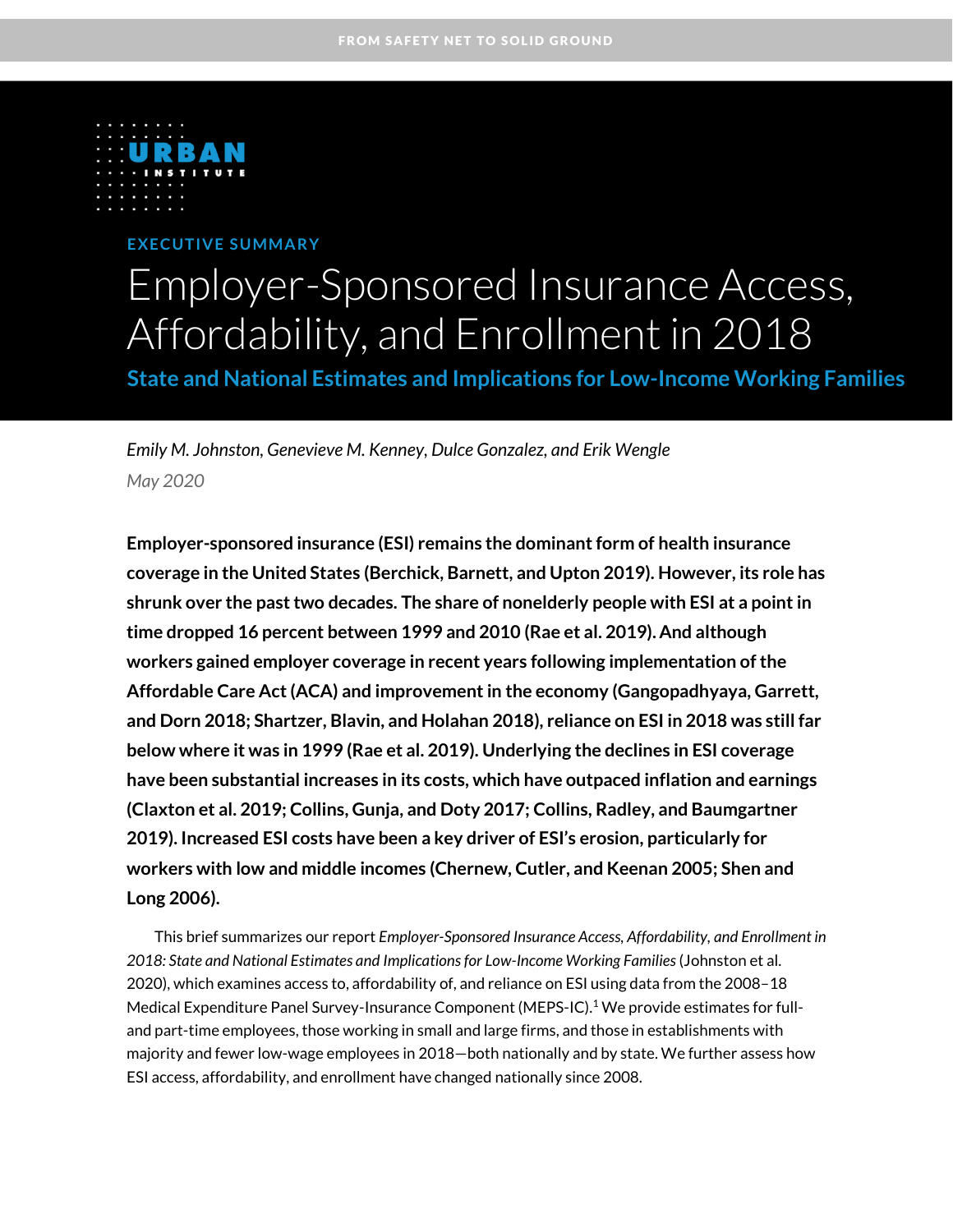Understanding ESI for workers in small firms, those in majority-low-wage establishments, and those working part time is particularly important, as workers in families with low incomes are more likely to be in these three work situations and to be uninsured than other workers (Williamson, Antonisse, and Tolbert 2016). Access and affordability of ESI coverage and health care is important for the health and well-being of all workers and their families. For workers in families with low incomes—below 250 percent of the federal poverty level (FPL)—enrollment in ESI is also shaped by availability of alternative coverage types, such as Medicaid and subsidized Marketplace plans. This group would be affected by policy changes under consideration, such as changes to the ESI firewall under the ACA, which limits whether people with an ESI offer can qualify for subsidized coverage through the Marketplaces; statelevel decisions about Medicaid expansion; and provisions within the Medicaid program such as work requirements and cost sharing (OMB 2019; Straw 2019; Williamson, Antonisse, and Tolbert 2016). $^2$ 

Millions of Americans have lost their jobs and access to ESI as a result of the economic fallout from the COVID-19 pandemic, and most will likely need to rely on Medicaid or Marketplace coverage while they remain unemployed (Gangopadhyaya and Garrett 2020). Affordability of coverage and care through ESI plans will remain an important factor for workers in families with low incomes who remain employed, as well as for many others who gain employment as the economy recovers. Our key findings are as follows.

## National Trends between 2008 and 2018

- The share of full-time employees eligible for ESI from their own employers in private-sector establishments remained unchanged from 2008 to 2018 at approximately 80 percent, while the share of part-time employees eligible for ESI in private-sector establishments decreased from 25 percent to 15.5 percent.
- <sup>◼</sup> The average annual employee premium contribution to single ESI coverage increased from \$1,029 to \$1,427 in 2018 dollars, and the average deductible for single coverage increased from \$1,013 to \$1,846 in 2018 dollars. Costs for family and employee-plus-one coverage increased as well. Measured in 2018 dollars, the average annual employee premium contribution increased from \$3,958 to \$5,431 for family coverage and from \$2,686 to \$3,634 for employee-plus-one coverage. The average deductible for family coverage increased from \$1,934 to \$3,392.
- The share of employees in private-sector establishments enrolled in ESI from their own employer decreased from 64.2 percent to 59.1 percent for full-time employees and from 13.0 percent to 6.9 percent for part-time employees. We observe declines for full-time employees between 2009 and 2010 and again between 2014 and 2016, while declines for part-time employees were concentrated between 2013 and 2014.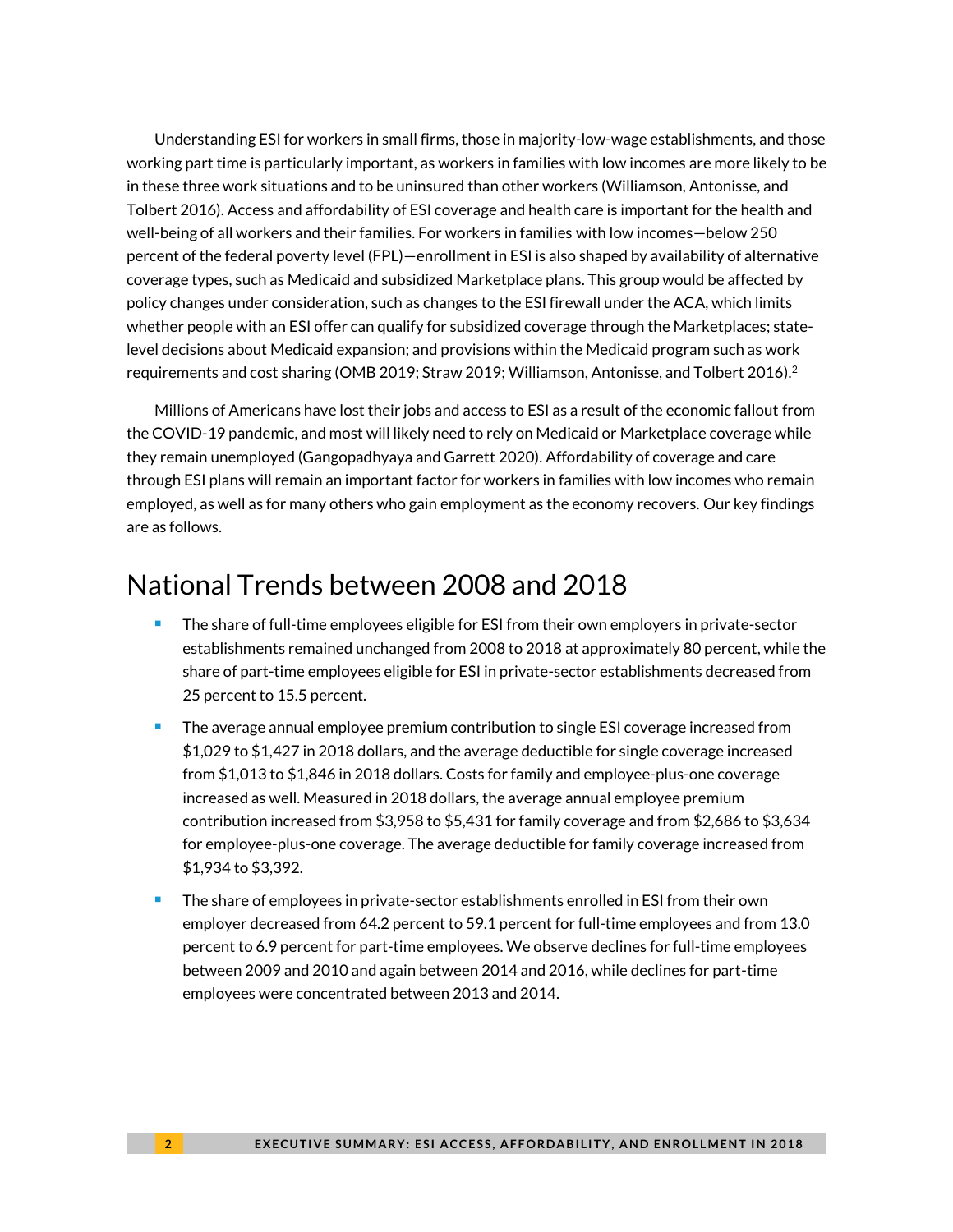### **Variation across and within States in 2018**

### **ACCESS TO EMPLOYER-SPONSORED INSURANCE**

Nationally and in each state, access to ESI from one's own employer was more limited for parttime employees than for full-time employees. Nationwide, 15.5 percent of part-time employees in private-sector establishments were eligible for ESI compared with 80 percent of full-time employees. Full-time employees in small firms and establishments where the majority of employees had low wages also had more limited access to ESI (51.2 percent and 64.7 percent, respectively) relative to those in larger firms (88.7 percent) and in establishments with fewer low-wage employees (82.7 percent).

### **AFFORDABILITY OF EMPLOYER-SPONSORED INSURANCE**

- The national average employee contribution to premiums for single coverage in 2018 was \$1,427, which represented 11.8 percent of individual income at the federal poverty level. Premium contributions vary little by firm size or the share of low-wage employees, but average employee contributions vary by state, ranging from less than \$1,200 in seven states to more than \$1,600 in seven states. Premium contributions by employees were greater, on average, for employee-plus-one coverage (\$3,634; 22.1 percent of poverty-level income for a family of two) and family coverage (\$5,431; 21.6 percent of poverty-level income for a family of four).
- <sup>◼</sup> For employees with family incomes at the federal poverty level, employee contributions to premiums for single, employee-plus-one, and family coverage were far higher than the federally subsidized premiums associated with 2018 Marketplace coverage, which were capped at 2.01 percent of income. Employee contributions to premiums for single coverage were more than five times the share of income as subsidized Marketplace plans and more than the combined premium-plus-deductible amount for those with poverty-level incomes. But because of the ESI firewall, which limits access to subsidized Marketplace coverage, employees would not be eligible if their ESI offer had an employee premium contribution to single coverage that constituted no more than 9.56 percent of their income.
- For employees with family incomes at 200 percent of FPL, on average, employee contributions to ESI premiums for single coverage represented a slightly lower share of income than Marketplace premiums (5.9 percent of income for ESI versus 6.3 percent of income for Marketplace). But ESI was less affordable than Marketplace coverage for employee-plus-one (11.1 percent of income for ESI versus 6.3 percent of income for Marketplace) and family coverage (10.8 percent of income for ESI for a family of four versus 6.3 percent of income for Marketplace).
- <sup>◼</sup> Close to nine in ten (87.3 percent) employees enrolled in ESI had a deductible in 2018; the average amount was \$1,846 for those enrolled in single coverage with a deductible and \$3,392 for those enrolled in family coverage with a deductible. These were well above the deductibles for the Marketplace plans typically available to individuals with low incomes, which ranged from \$0 to just over \$600 for those with incomes at the federal poverty level and from \$0 to just over \$1,600 for those with incomes at 200 percent of FPL. The share of employees enrolled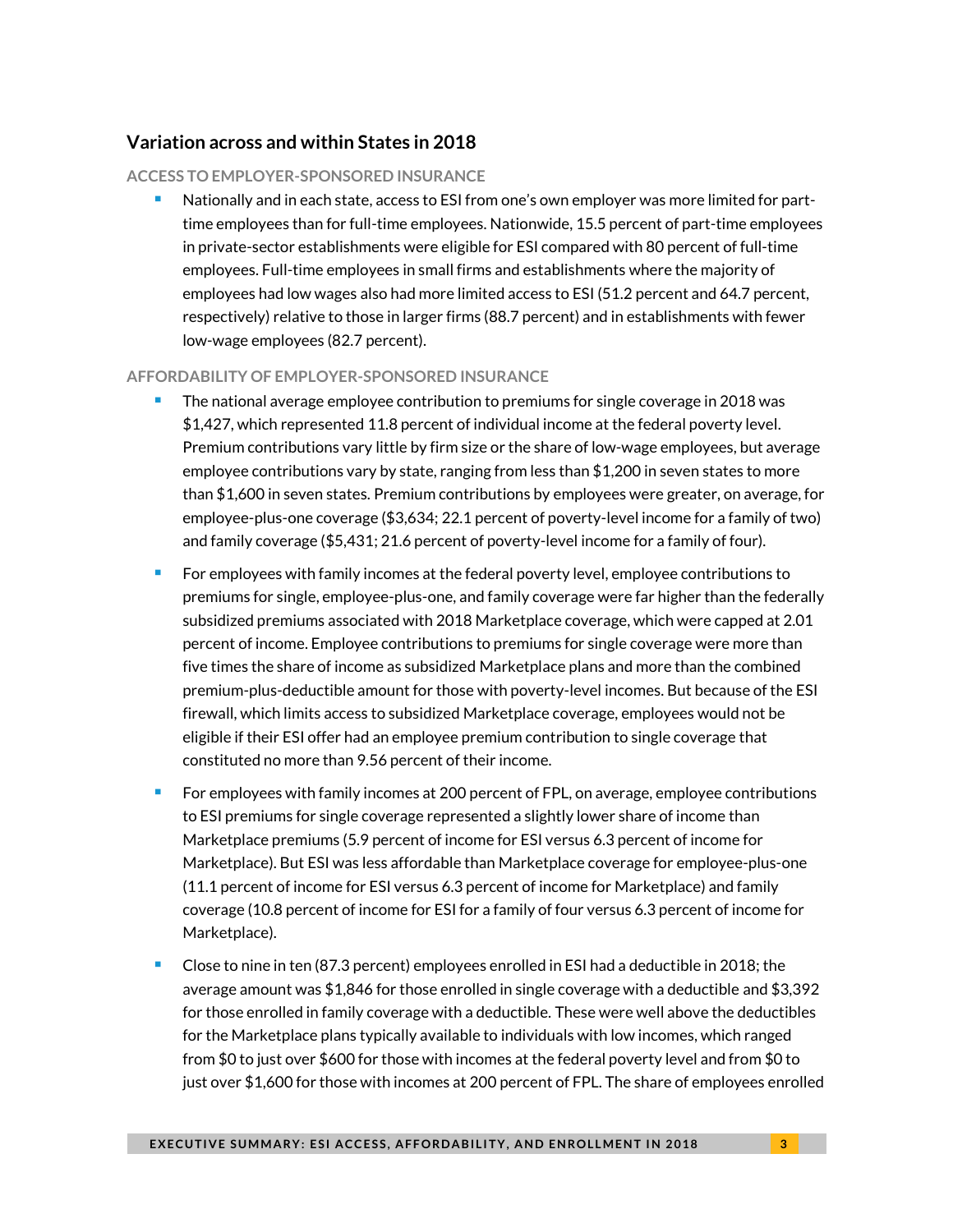in ESI with a deductible was above 80 percent in all but four states, and more than 90 percent of employees with ESI had a deductible in most states. Deductibles for single coverage ranged from \$1,308 in Washington, DC, and \$1,451 in Utah to \$2,447 in Maine.

More than nine in ten (92.3 percent) employees enrolled in single-coverage ESI had an out-ofpocket maximum in 2018, but the average amount (\$4,416) represented more than a third of their annual income at the poverty level. This amount is more than four times the out-of-pocket maximum for Marketplace coverage at 100 percent of FPL (\$1,020) and nearly twice the maximum for Marketplace coverage at 200 percent of FPL (\$2,218). Looking at employees enrolled in family-coverage ESI, 93.3 percent had an out-of-pocket maximum at an average amount of \$8,375.

#### **ENROLLMENT IN EMPLOYER-SPONSORED INSURANCE**

<sup>◼</sup> In 2018, enrollment in an employee's own ESI in private-sector establishments was substantially higher among full-time employees (59.1 percent) than part-time employees (6.9 percent). ESI enrollment was also higher among full-time employees in large firms (65.8 percent) and establishments where less than 50 percent of employees had low wages (62.7 percent) than in small firms (37.1 percent) or establishments with mostly low-wage employees (39.0 percent). Across states, ESI enrollment among full-time employees ranged from less than half of employees in two states to more than two-thirds in two states, while enrollment among part-time employees was a tenth or less in all but four states.

This analysis shows that certain groups of workers were not eligible for ESI from their own employer in 2018, and among those eligible ESI may not have been an affordable coverage option. Parttime employees and those working in small firms or majority-low-wage establishments were much less likely to be eligible for ESI than full-time employees and people working for larger firms and establishments with fewer low-wage employees.

When considered as a share of income for families with low incomes, average required employee premium contributions, deductible amounts, and out-of-pocket maximums often consumed a large share of household resources. On average, employee premium contributions were well above the federally subsidized premiums associated with 2018 Marketplace coverage for families with income at the federal poverty level, and for single coverage annual deductibles were greater, on average, than required premium contributions at both 100 percent and 200 percent of FPL. Similarly, out-of-pocket maximums for ESI coverage were more than four times the national average out-of-pocket maximum for both single and family Marketplace coverage at 100 percent of FPL and nearly twice the maximum at 200 percent of FPL. These patterns hold up in almost every state and highlight systematic and widespread gaps in access to affordable ESI that may be especially pronounced for workers in families with low incomes. Low ESI enrollment rates, particularly for part-time employees and those in small firms or establishments with majority low-wage employees, reflect these gaps. Without access to affordable ESI, workers and their families are at risk of uninsurance, financial hardship, unmet health care needs, and poor health outcomes (Shartzer, Long, and Anderson 2016; Sommers, Gawande, and Baicker 2017).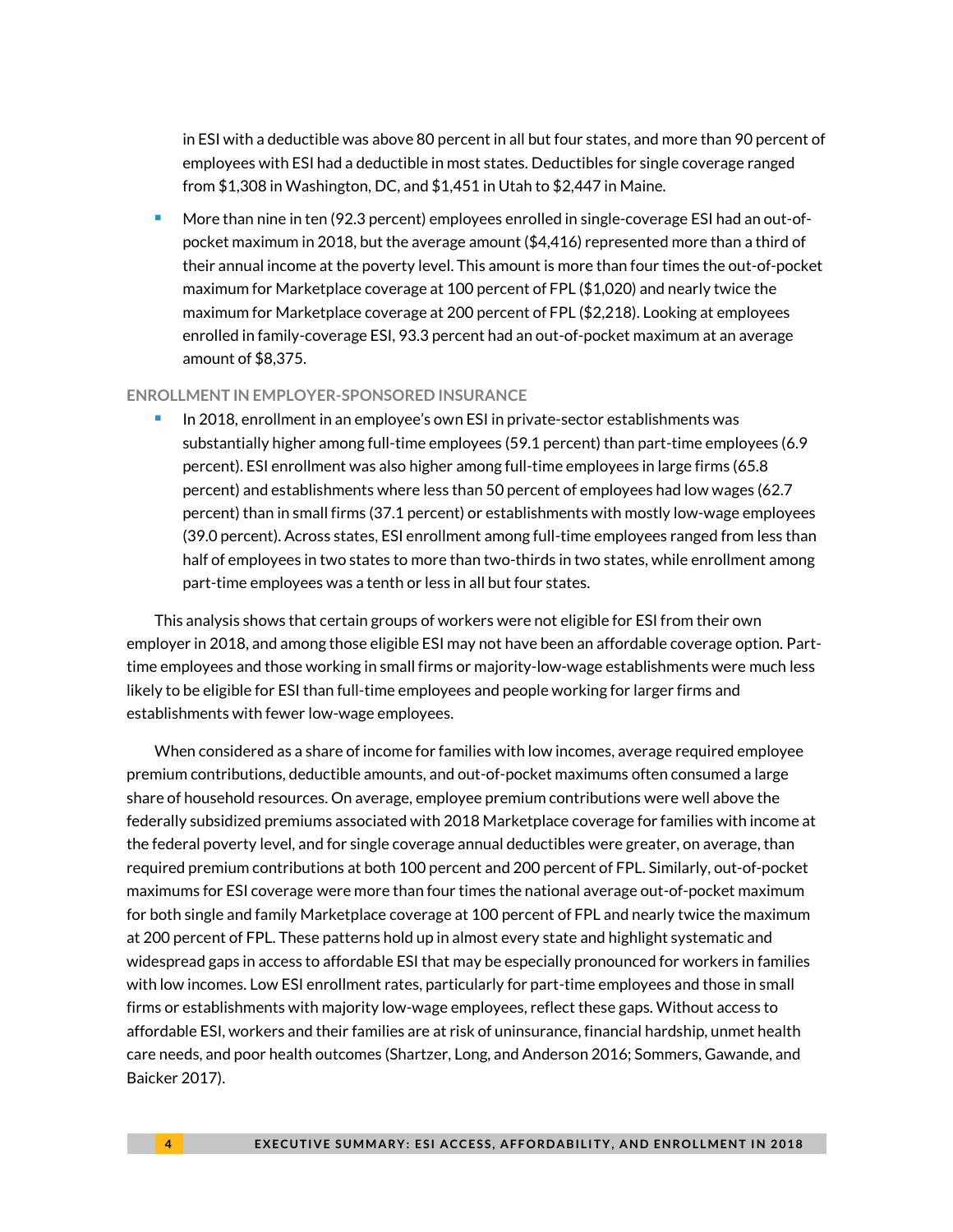Reducing uninsurance among working families is key to making a substantial dent in the remaining number of uninsured people. Workers accounted for 64 percent of the remaining nonelderly people uninsured in 2017 (Blumberg et al. 2018) and almost 75 percent of the remaining nonelderly people uninsured who lived in a family where at least one adult worked for a firm in the previous year (that figure rises to more than 80 percent if self-employed adults are included).

Understanding access to, affordability of, and enrollment in ESI coverage has important implications for families with low incomes given the current push for work requirements in Medicaid. The State Medicaid Director community engagement letter and waiver approval letters for seven states anticipate that, with such requirements in place, working Medicaid enrollees will be able to transition to ESI or other commercial coverage.<sup>3</sup> For example, the Ohio waiver approval letter states, "the community engagement requirement is designed to help individuals achieve financial independence and transition into employer-sponsored or other commercial coverage." Such efforts to limit public coverage for workers threaten recent coverage gains experienced by low-wage workers following implementation of the ACA—gains that were driven by increases in Medicaid and subsidized Marketplace coverage (Garrett, Gangopadhyaya, and Dorn 2017; Shartzer, Blavin, and Holahan 2018).

Understanding access to, affordability of, and enrollment in ESI coverage is also critical to debates about whether and how to restructure ACA Marketplaces regarding who can qualify for subsidized coverage, as well as proposals aiming to lower health care costs. Employees who are not enrolled in ESI through their workplace and are not covered by a family member's ESI plan will likely need Medicaid or subsidized Marketplace coverage, rather than ESI, to access affordable health insurance coverage. As policymakers look to address the pressing needs of Americans losing their jobs because of the public health and economic crisis related to COVID-19, it will also be important to keep in mind that many groups of workers did not have access to affordable ESI coverage before the pandemic. Therefore, policymakers will also want to ensure that workers in families with low incomes who are able to maintain their employment have access to affordable health insurance coverage and health care. Meeting the health needs of these workers, in addition to the newly unemployed, will be critical to discussions about how to structure Medicaid and Marketplace coverage in the post-COVID-19 era.

### **Notes**

- $1$  The data and methods section of the report has more information on the MEPS-IC data and analysis methods.
- <sup>2</sup> Abby Goodnough, "Appeals Court Rejects Trump Medicaid Work Requirements in Arkansas," *New York Times*, February 14, 2020[, https://www.nytimes.com/2020/02/14/health/medicaid-work-requirements.html;](https://www.nytimes.com/2020/02/14/health/medicaid-work-requirements.html) Tara Straw, "Beyond the Firewall: Pathways to Affordable Health Coverage for Low-Income Workers," *Health Affairs*  blog, December 3, 2019[, https://www.healthaffairs.org/do/10.1377/hblog20191127.362854/full/.](https://www.healthaffairs.org/do/10.1377/hblog20191127.362854/full/)
- <sup>3</sup> See Community Engagement State Medicaid Director Letter: Center for Medicaid and CHIP Services to State Medicaid Director, "RE: Opportunities to Promote Work and Community Engagement among Medicaid Beneficiaries," January 11, 2018, [https://www.medicaid.gov/sites/default/files/federal-policy](about:blank)[guidance/downloads/smd18002.pdf;](about:blank) Arkansas Community Engagement Waiver Approval Letter: Center for Medicaid and CHIP Services to State Medicaid Director, "RE: Healthy Adult Opportunity," January 30, 2020, [https://www.medicaid.gov/sites/default/files/Federal-Policy-Guidance/Downloads/smd20001.pdf;](about:blank) Indiana Community Engagement Approval Letter: Center for Medicaid and CHIP Services State Demonstrations Group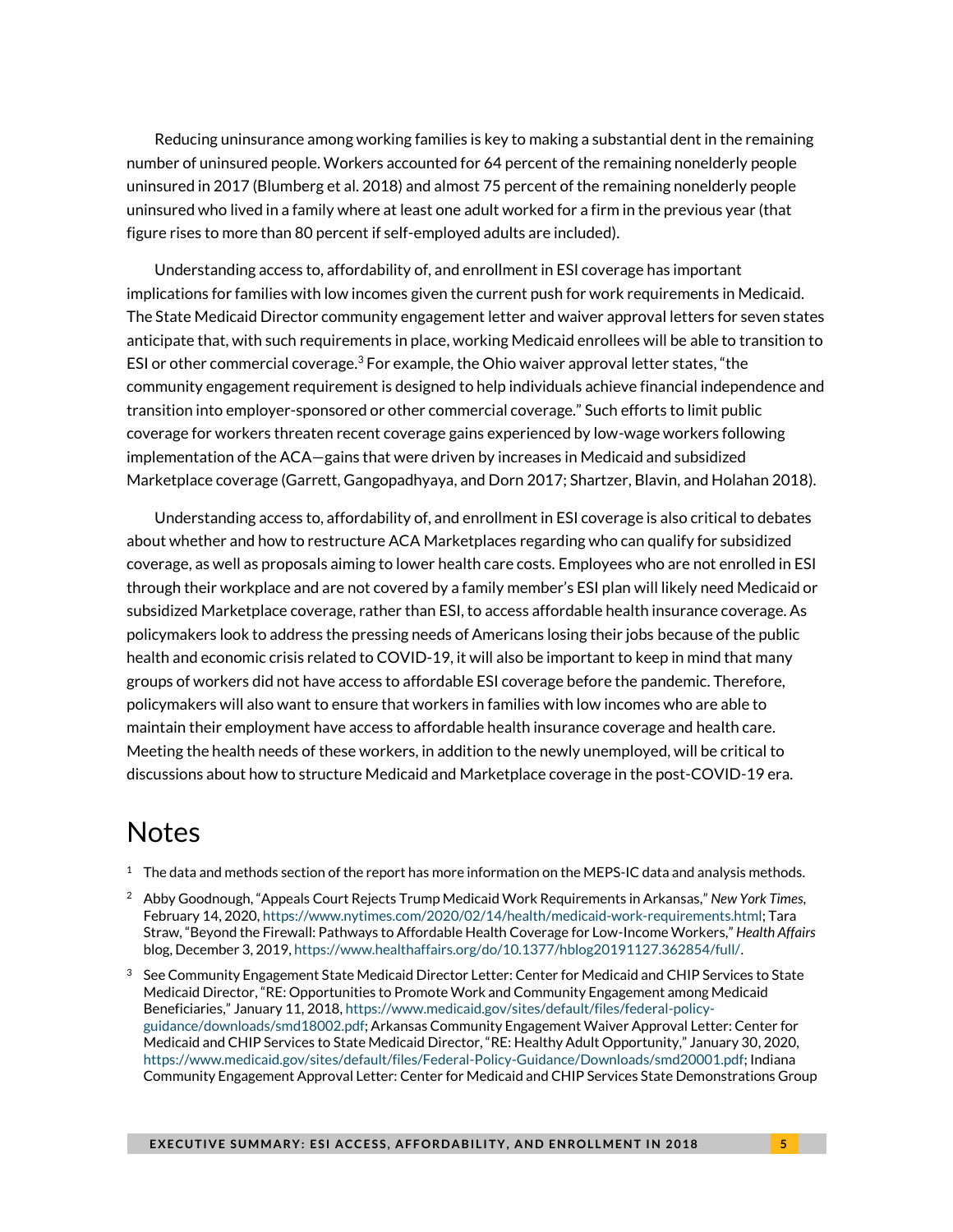to Medicaid Director Allison Taylor, January 30, 2020[, https://www.medicaid.gov/Medicaid-CHIP-Program-](about:blank)[Information/By-Topics/Waivers/1115/downloads/in/in-healthy-indiana-plan-support-20-ca.pdf;](about:blank) Kentucky Community Engagement Waiver Approval Letter: Centers for Medicare and Medicaid Services to Carol H. Steckel, commissioner of the Department for Medicaid Services for the Commonwealth of Kentucky, November 20, 2018[, https://www.medicaid.gov/Medicaid-CHIP-Program-Information/By-](about:blank)

[Topics/Waivers/1115/downloads/ky/ky-health-ca.pdf;](about:blank) Michigan Community Engagement Waiver Approval Letter: Centers for Medicare and Medicaid Services to Governor Rick Snyder, December 21, 2018,

[https://www.medicaid.gov/Medicaid-CHIP-Program-Information/By-Topics/Waivers/1115/downloads/mi/mi](about:blank)[healthy-michigan-ca.pdf;](about:blank) New Hampshire Community Engagement Waiver Approval Letter: Center for Medicaid and CHIP Services to Medicaid Director Henry D. Lipman, November 30, 2018,

[https://www.medicaid.gov/Medicaid-CHIP-Program-Information/By-Topics/Waivers/1115/downloads/nh/nh](about:blank)[granite-advantage-health-care-program-ca.pdf;](about:blank) Ohio Community Engagement Waiver Approval Letter: Centers for Medicare and Medicaid Services to Maureen Corcoran, director of the Ohio Department of Medicaid, March 15, 2019[, https://www.medicaid.gov/Medicaid-CHIP-Program-Information/By-](about:blank)

[Topics/Waivers/1115/downloads/oh/work-requirement-and-community-engagement/oh-work-requirement](about:blank)[community-engagement-demo-appvl-20190315.pdf;](about:blank) South Carolina Community Engagement Approval Letter: Centers for Medicare and Medicaid Services to Joshua Baker, director of the Department of Health and Human Services for the State of South Carolina, December 12, 2019[, https://www.medicaid.gov/Medicaid-CHIP-](about:blank)[Program-Information/By-Topics/Waivers/1115/downloads/sc/sc-healthy-connections-works-ca.pdf.](about:blank) 

# References

- Berchick, Edward R., Barnett Jessica C., Upton Rachel D. 2019. *[Health Insurance Coverage in the United States: 2018](https://www.census.gov/library/publications/2019/demo/p60-267.html)*. Washington, DC: US Census Bureau.
- Blumberg, Linda J., John Holahan, Michael Karpman, and Caroline Elmendorf. 2018. "[Characteristics of the](https://www.urban.org/research/publication/characteristics-remaining-uninsured-update)  [Remaining Uninsured: An Update.](https://www.urban.org/research/publication/characteristics-remaining-uninsured-update)" Washington, DC: Urban Institute.
- Chernew, Matthew, David M. Cutler, and Patricia S. Keenan. 2005. "[Increasing Health Insurance Costs and the](https://doi.org/10.1111/j.1475-6773.2005.00409.x)  [Decline in Insurance Coverage.](https://doi.org/10.1111/j.1475-6773.2005.00409.x)" *Health Services Research* 40 (4): 1021–39.
- Claxton, Gary, Matthew Rae, Anthony Damico, Gregory Young, Daniel McDermott, and Heidi Whitmore. 2019. *Employer Health Benefits 2019 Annual Survey*. San Francisco: Kaiser Family Foundation.
- Collins, Sara R., Munira Z. Gunja, and Michelle M. Doty. 2017. "[How Well Does Coverage Protect Consumers from](https://www.commonwealthfund.org/publications/issue-briefs/2017/oct/how-well-does-insurance-coverage-protect-consumers-health-care)  [Health Care Costs? Findings from the Commonwealth Fund Biennial Health Insurance Survey.](https://www.commonwealthfund.org/publications/issue-briefs/2017/oct/how-well-does-insurance-coverage-protect-consumers-health-care)" New York: Commonwealth Fund.
- Collins, Sara R., David C. Radley, and Jesse C. Baumgartner. 2019. *[Trends in Employer Health Care Coverage, 2008](https://doi.org/10.26099/btqx-ed95)– [2018: Higher Costs for Workers and Their Families](https://doi.org/10.26099/btqx-ed95)*. New York: Commonwealth Fund.
- Gangopadhyaya, Anuj, Bowen Garrett, and Stan Dorn. 2018. "[How Have Workers Fared Under the ACA?](https://www.urban.org/research/publication/how-have-workers-fared-under-aca)" Washington, DC: Urban Institute.
- Gangopadhyaya, Anuj, and Bowen Garrett. 2020. "[Unemployment, Health Insurance, and the COVID-19](https://www.urban.org/research/publication/unemployment-health-insurance-and-covid-19-recession)  [Recession.](https://www.urban.org/research/publication/unemployment-health-insurance-and-covid-19-recession)" Washington, DC: Urban Institute.
- Garrett, Bowen, Anuj Gangopadhyaya, and Stan Dorn. 2017. "[Workers Gaining Health Insurance Coverage Under](https://www.urban.org/research/publication/workers-gaining-health-insurance-coverage-under-aca)  [the ACA.](https://www.urban.org/research/publication/workers-gaining-health-insurance-coverage-under-aca)" Washington, DC: Urban Institute.
- Johnston, Emily M., Genevieve M. Kenney, Dulce Gonzalez, and Erik Wengle. 2020. *[Employer-Sponsored Insurance](https://www.urban.org/research/publication/employer-sponsored-insurance-access-affordability-and-enrollment-2018) [Access, Affordability, and Enrollment in 2018: State and National Estimates and Implications for Low-Income Working](https://www.urban.org/research/publication/employer-sponsored-insurance-access-affordability-and-enrollment-2018)  [Families.](https://www.urban.org/research/publication/employer-sponsored-insurance-access-affordability-and-enrollment-2018)* Washington, DC: Urban Institute.
- OMB (Office of Management and Budget). 2019. *A Budget for a Better America: Fiscal Year 2020 Budget of the U.S. Government*. Washington, DC: Executive Office of the President.
- Rae, Matthew, Daniel McDermott, Larry Levitt, and Gary Claxton. 2020. "[Long-Term Trends in Employer-Based](https://www.kff.org/health-costs/issue-brief/long-term-trends-in-employer-based-coverage/)  [Coverage](https://www.kff.org/health-costs/issue-brief/long-term-trends-in-employer-based-coverage/)." San Francisco: Peterson-Kaiser Family Foundation.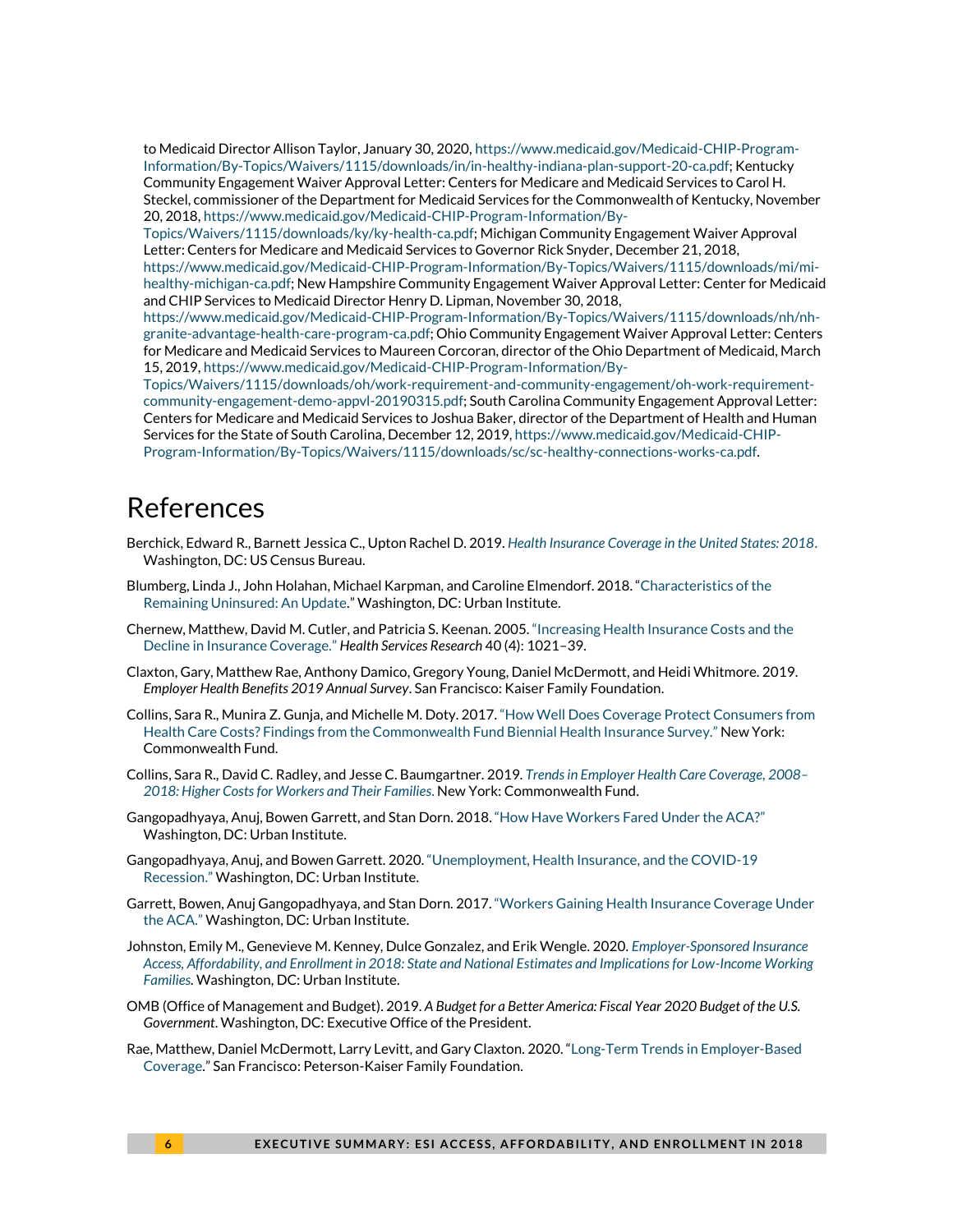- Shartzer, Adele, Fredric Blavin, and John Holahan. 2018. "[Employer-Sponsored Insurance Stable for](https://www.healthaffairs.org/doi/10.1377/hlthaff.2017.1205) Low-Income [Workers In Medicaid Expansion States.](https://www.healthaffairs.org/doi/10.1377/hlthaff.2017.1205)" *Health Affairs* 37 (4): 607–12.
- Shartzer, Adele, Sharon K. Long, and Nathaniel Anderson. 2016. "[Access To Care And Affordability Have Improved](about:blank)  [Following Affordable Care Act Implementation; Problems Remain.](about:blank)" *Health Affairs* 35 (1).
- Shen, Yu-Chu, and Sharon K. Long. 2006. "What's Driving the Downward Trend in Employer-Sponsored Health Insurance?" *Health Services Research* 41 (6): 2074–96.
- Sommers, Benjamin D., Atul A. Gawande, and Katherine Baicker. 2017. "[Health Insurance Coverage and Health](https://www.nejm.org/doi/10.1056/NEJMsb1706645) [What the Recent Evidence Tells Us.](https://www.nejm.org/doi/10.1056/NEJMsb1706645)" *New England Journal of Medicine* 377 (6): 586–93.
- Straw, Tara. 2019. *[Trapped by the Firewall: Policy Changes Are Needed to Improve Health Coverage for Low-Income](about:blank)  [Workers](about:blank)*. Washington, DC: Center on Budget and Policy Priorities.
- Williamson, Alanna, Larisa Antonisse, Jennifer Tolbert. 2016. *[ACA Coverage Expansions and Low-Income Workers.](https://www.kff.org/medicaid/issue-brief/aca-coverage-expansions-and-low-income-workers/)* San Francisco: Kaiser Family Foundation.

# About the Authors

**Emily M. Johnston** is a research associate in the Health Policy Center at the Urban Institute, where she studies health insurance coverage, access to care, Medicaid and Children's Health Insurance Program policy, reproductive health, and maternal and infant health. Her research focuses on the effects of state and federal policies on the health and well-being of people with low incomes and women and their families. Johnston received her PhD in health services research and health policy from Emory University.

**Genevieve M. Kenney** is a senior fellow and vice president for health policy at the Urban Institute. She has conducted policy research for more than 25 years and is a nationally renowned expert on Medicaid, the Children's Health Insurance Program (CHIP), and broader health insurance coverage and health issues facing low-income children and families. Kenney has led several Medicaid and CHIP evaluations and published more than 100 peer-reviewed journal articles and scores of briefs on insurance coverage, access to care, and related outcomes for low-income children, pregnant women, and other adults. In her current research, she is examining the implications of the Affordable Care Act, how access to primary care varies across states and insurance groups, and emerging policy questions related to Medicaid and CHIP. She received a master's degree in statistics and a doctoral degree in economics from the University of Michigan.

**Dulce Gonzalez** is a research analyst in the Health Policy Center. Before joining Urban, she interned at the Georgetown University Center for Children and Families, where she conducted qualitative and quantitative analyses on Medicaid, the Children's Health Insurance Program, and the Affordable Care Act. Gonzalez has also worked at the nonprofit organization Maternal and Child Health Access, where she evaluated health and well-being outcomes for women in the Welcome Baby Program, a perinatal home visiting program. She is passionate about improving access to care for vulnerable populations, especially low-income women and children. Gonzalez has a master's degree in public policy from Georgetown University.

**Erik Wengle** is a research analyst in the Health Policy Center. His research is focused primarily on the implementation of the Affordable Care Act and the future outlook of the health insurance